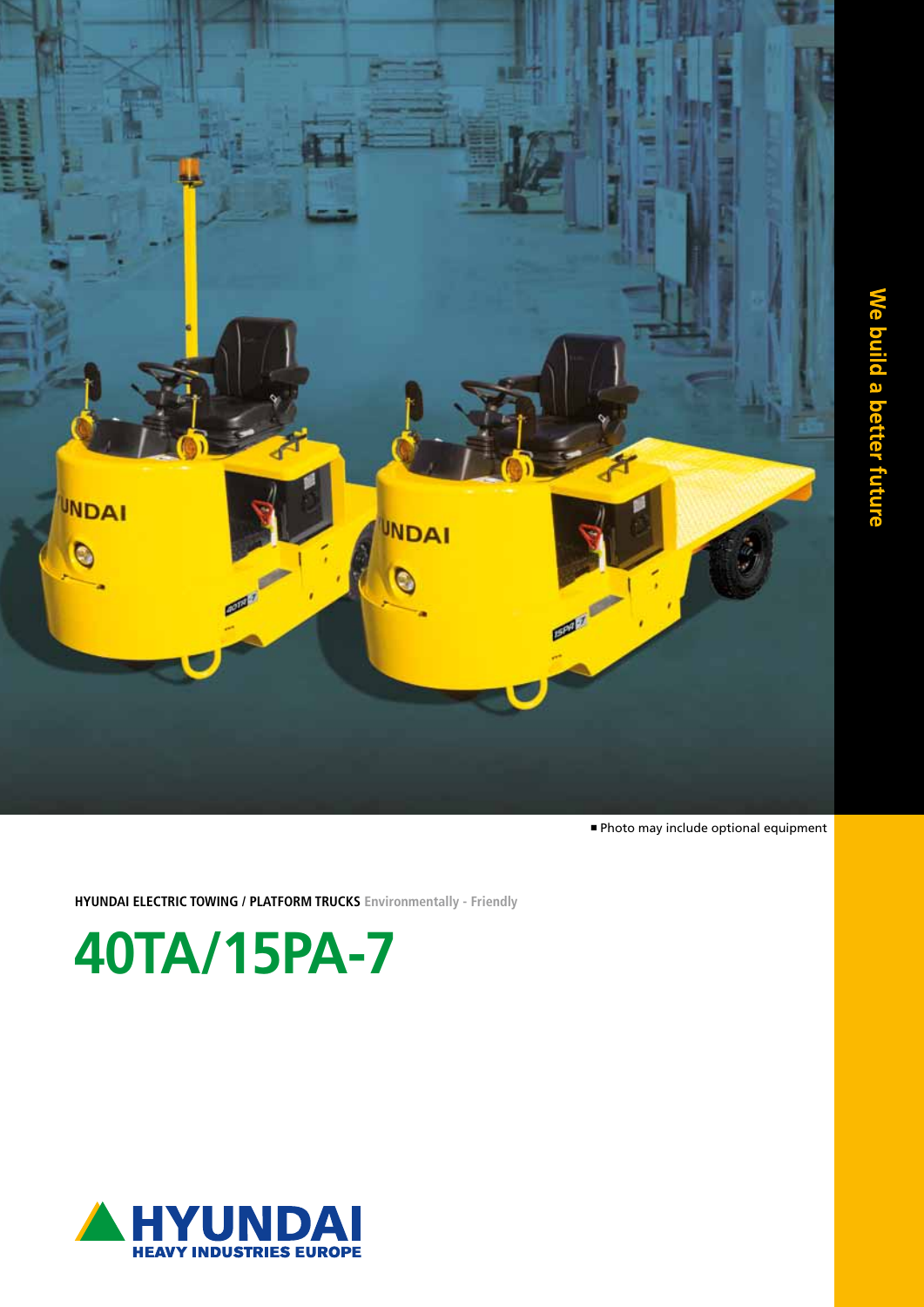# *Revolutionizing the productivity in the material industry!*

# **Improve the productivity of your business with our powerful and agile truck!**

With the 40TA-7 and 15 PA-7 Hyundai is able to meet the demands of our customers. The economical and environmentally friendly machines allow convenient maintenance and their improved maneuverability and quiet operation make our products ready for common use in trade and distribution companies around the world.

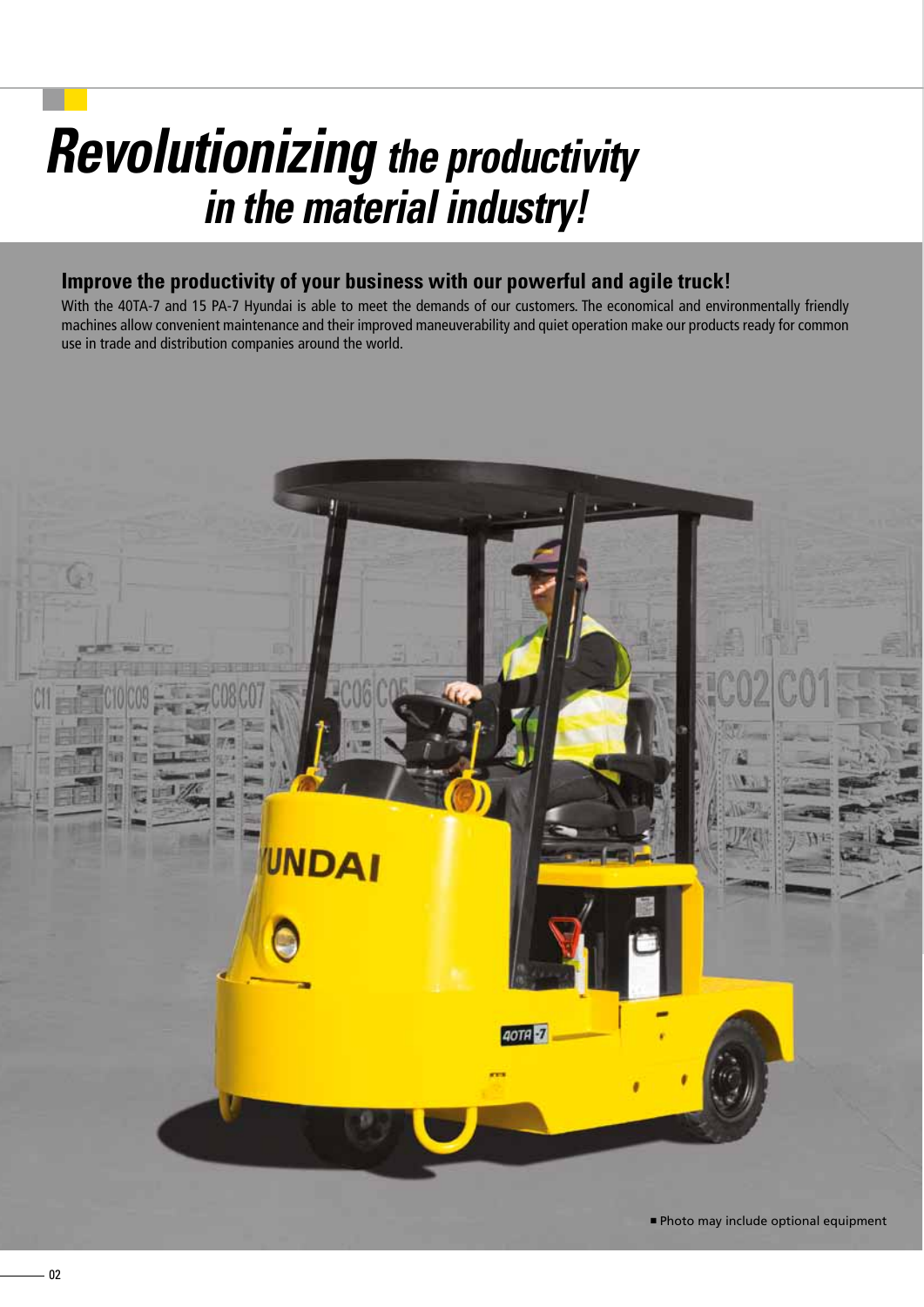# **Quiet and environmentally-friendly 40TA-7/15PA-7**

Hyundai's electric towing/platform trucks are AC powered to provide quiet and environmentally-friendly operation.



#### **Comfortable operator space**

Adaptation of EPS (Electrical Power Steering) ensures smooth and precise steering. Ergonomical location of controls minimize operator's fatigue and it provides safe operation with wide front and rear view.



**Profitable AC-motor Adoption** Application of AC motor improves output power and reliability. It also reduces maintenance cost and fault.



**Centralized Panel and Switch**

It is easy to maintain the equipment by adopting centralized panel that indicates the equipment's status with self-diagnosis function.



**Adjustable Steering Wheel** The steering wheel can be adjusted by a lever on the left-hand side for the most comfortable operating position.



**Convenient Battery Change** It ensures additional space between battery and main frame for smooth movement of the battery.



**Storage Console** A storage console is installed for the operator's benefit.



**Accelerator & Brake Pedal** Based on human engineering the accelerator, brake and inching pedals are optimally positioned for convenience while operating the equipment.



**Improved Maintenance Ability** 

Integrated electrical devices enhanced maintenance ability and durability.



**Parking Brake System** Ratchet type parking brake requires less effort from the operator to set.